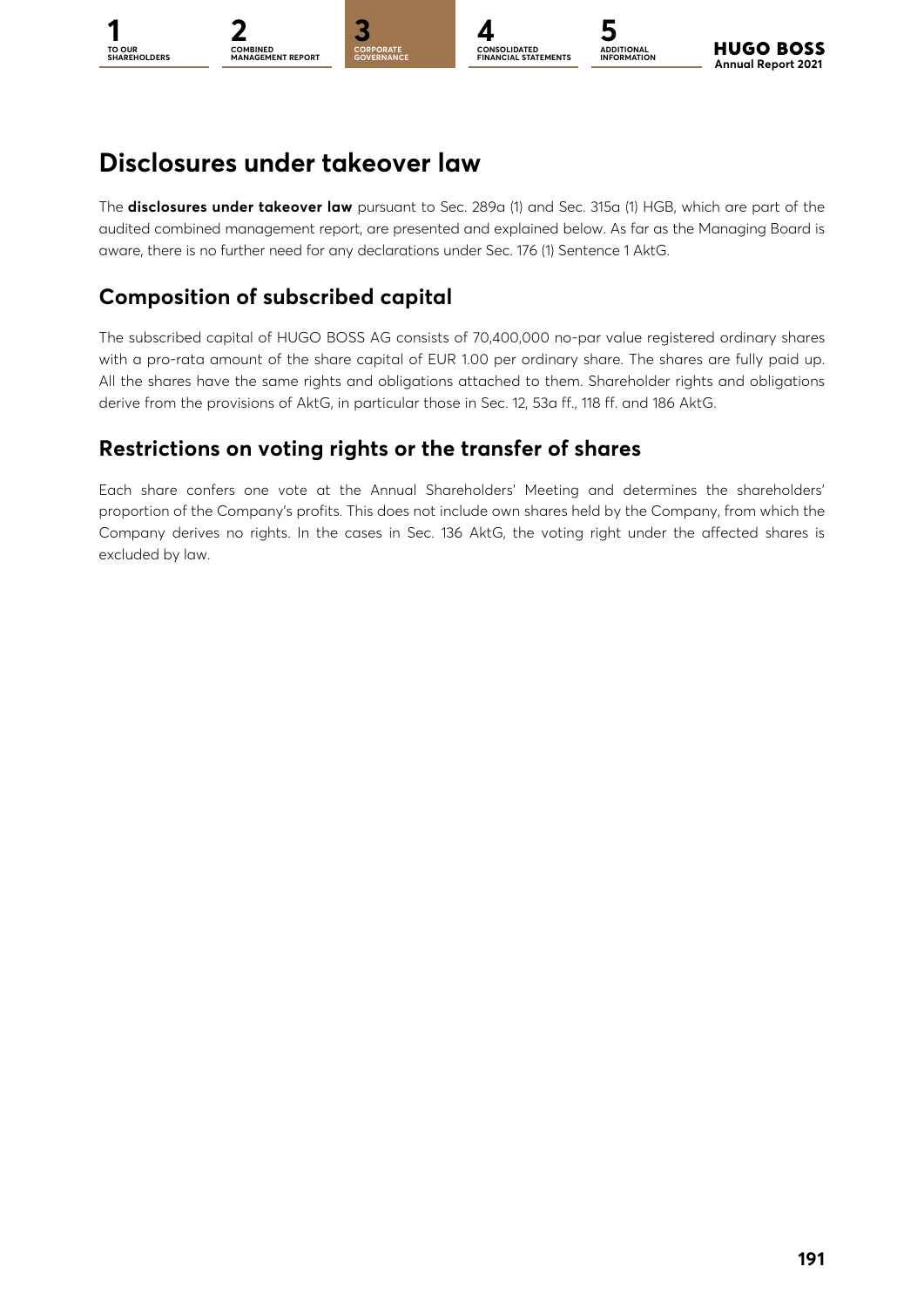**ADDITIONAL INFORMATION**

# **Shares in the Company's capital exceeding 10% of the voting rights**

On the basis of the voting rights notifications received by the Company on or before December 31, 2021 in accordance with Sec. 33, 34 WpHG ["Wertpapierhandelsgesetz": German Securities Trading Act], the following direct or indirect shares in the Company's capital reach or exceed 10% of the voting rights:

According to the voting rights notifications of February 13, 2020 received from PFC S.r.l., Vicenza, Italy, and Zignago Holding S.p.A., Fossalta di Portogruaro, Italy, these companies together hold 15.45% of the voting rights. According to the notification, there is an agreement between the companies resulting in the voting rights held by the companies being attributed to the respective other company. Specifically, PFC S.r.l. directly holds 5.77% of the voting rights in accordance with Sec. 33 WpHG, while Zignago Holding S.p.A directly holds 9.03% of the voting rights in accordance with Sec. 33 WpHG. In addition, PFC S.r.l. holds 0.27% of the voting rights, and Zignago Holding S.p.A. holds 0.38% of the voting rights via instruments pursuant to Sec. 38 (1) No. 2 WpHG. In total, the combined investment thus exceeds 15% of the voting rights. HUGO BOSS AG has not been notified as of December 31, 2021 of any other direct or indirect capital investments that reach or exceed 10% of the voting rights.

All **notifications on changes in the share of voting rights held** are available at the corporate website at **[financialreleases.hugoboss.com](http://financialreleases.hugoboss.com)**. In addition, the reportable shareholdings notified in fiscal year 2021 can be found in the annual financial statements of HUGO BOSS AG for fiscal year 2021.

#### **Shares with special rights granting control authority**

There are no shares with special rights granting control authority.

#### **Voting right controls for shares held by employees in the Company's capital**

There are no voting right controls applicable to employees who hold shares in the capital of HUGO BOSS AG and are unable to directly exercise their control rights.

#### **Appointment and dismissal of the Managing Board**

The **appointment and dismissal of members of the Managing Board** of HUGO BOSS AG is in accordance with Sec. 84 and Sec. 85 AktG and Sec. 31 MitbestG ["Mitbestimmungsgesetz": German Co-Determination Act] in conjunction with Art. 6 of the Articles of Association. In accordance with Art. 6 (1) of the Articles of Association, the Managing Board comprises at least two members. The number of members of the Managing Board is determined by the Supervisory Board pursuant to Art. 6 (2) of the Articles of Association. The Supervisory Board can appoint a Chairman and a Deputy Chairman of the Managing Board. The Supervisory Board can revoke a person's appointment to the Managing Board and appointment to the position of Chairman of the Managing Board for due cause. In accordance with Art. 6 (3) of the Articles of Association, members of the Managing Board may not, as a rule, be older than 60 years of age when they are appointed. They are appointed by the Supervisory Board for no more than five years.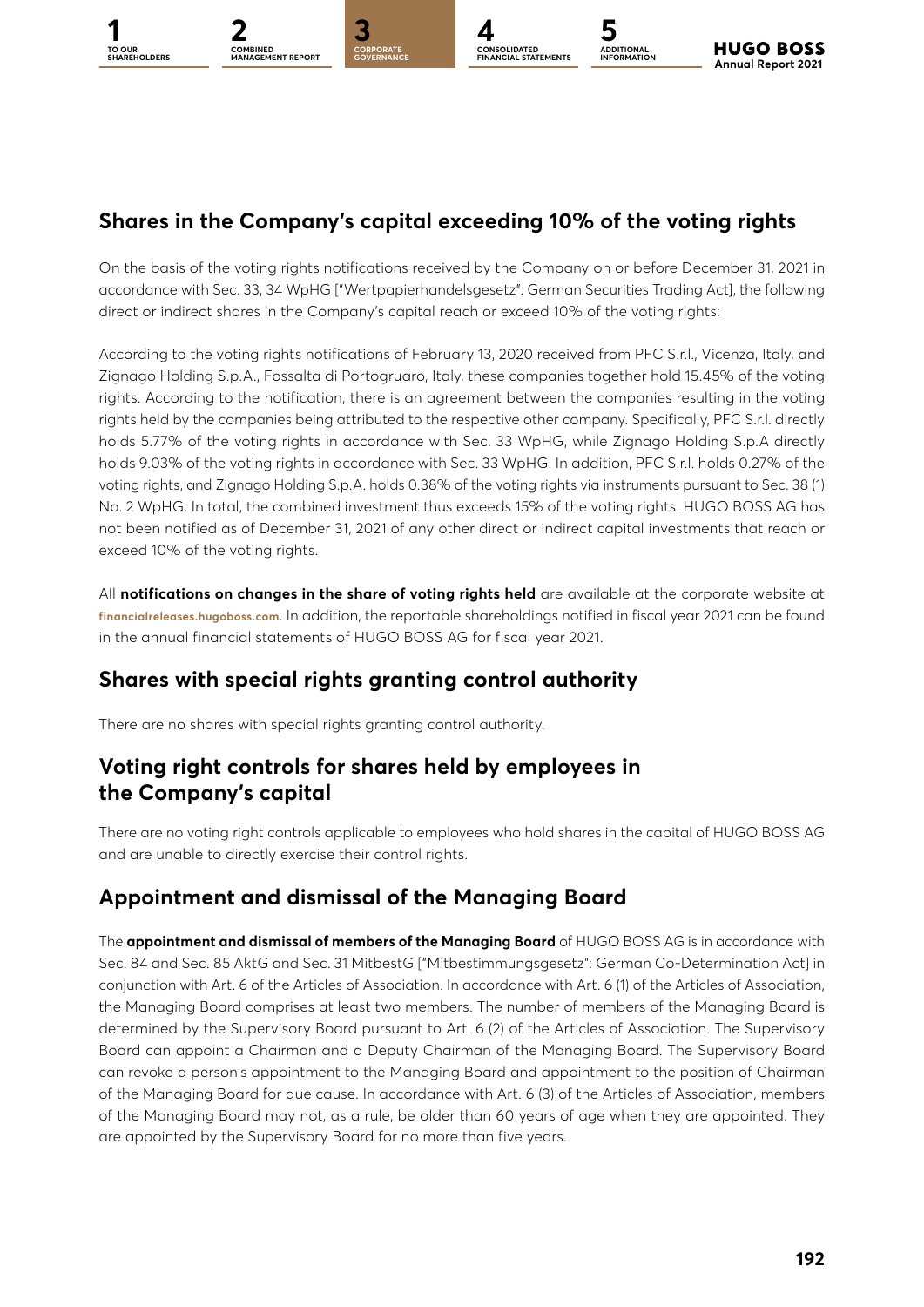**TO OUR** 

**1 [3](#page--1-0)2 4 5 CORPORATE COMBINED MANAGEMENT REPORT**

**GOVERNANCE**

**CONSOLIDATED FINANCIAL STATEMENTS**

**ADDITIONAL INFORMATION**

**HUGO BOSS Annual Report 2021** 

### **Amendments to the Articles of Association**

**Amendments to the Articles of Association** are made by resolutions passed at the Annual Shareholders' Meeting. Unless prescribed otherwise by the German Stock Corporation Act, resolutions are passed pursuant to Art. 17 (2) of the Articles of Association by simple majority of the votes cast and – if a majority of the capital represented when passing a resolution is required – by simple majority of the share capital represented when the resolution is passed. Pursuant to Art. 20 of the Articles of Association, the Supervisory Board is authorized to make amendments to the Articles of Association that only affect the wording.

#### **Powers of the Managing Board with respect to the issue and repurchase of shares**

The Managing Board of HUGO BOSS AG may, with the Supervisory Board's consent, increase the share capital by up to EUR 17,600,000 on or before May 10, 2026, by issuing up to 17,600,000 new registered shares on a cash and/or non-cash basis once or repeatedly **(2021 authorized capital)**. In general, shareholders have a subscription right. However, the Managing Board is authorized, subject to the approval of the Supervisory Board, to exclude the subscription rights of shareholders up to a maximum of 10% of the share capital (a) to avoid fractional amounts, (b) in the case of a capital increase in exchange for contributions in kind, and (c) in the event that the issue price of new shares in the case of cash-based capital increases is not significantly below the quoted price of the shares already listed on the stock exchange at the time the issue price is finally determined, the time of which should be as close as possible to the time at which the shares are placed; the shares issued, including any shares issued or own shares sold under exclusion of subscription rights pursuant to Sec. 186 (3) Clause 4 AktG – applied directly or by analogy – may not exceed 10% of the share capital either at the time this authorization becomes effective or at the time when it is exercised.

By resolution of the Annual Shareholders' Meeting of May 11, 2021, the Managing Board was authorized until May 10, 2026, with the consent of the Supervisory Board, to issue convertible bonds and/or bonds with warrants, profit participation rights and/or income bonds (or combinations of these instruments) in registered form or made out to the bearer, with or without a maturity, once or several times, including in different tranches simultaneously, in the total nominal amount of up to EUR 750,000,000. In this context, the share capital was conditionally increased by up to EUR 17,600,000 through the issue of up to 17,600,000 new no-par-value registered shares **(2021 conditional capital)**. The conditional capital increase shall only be implemented to the extent that the holders or creditors of conversion/warrant rights arising from the bonds can make use of the bonds, satisfy conversion/warrant obligations or offer shares and no other means of satisfying such rights or obligations are implemented. In general, shareholders have a subscription right. However, the Managing Board is authorized, subject to the approval of the Supervisory Board, to exclude the subscription right of shareholders up to a maximum of 10% of the share capital (a) in the case of bonds issued in return for cash consideration and whose issue price is not substantially lower than the theoretical market value of the bonds calculated in accordance with generally accepted methods used in financial mathematics, (b) to avoid fractional amounts, (c) if necessary, to grant the holders or creditors of bonds a subscription right to bonds, as they would be granted as a shareholder, (d) in the case of bonds issued against non-cash contribution; the shares issued, including any shares issued or own shares sold under exclusion of subscription rights pursuant to Sec. 186 (3) sentence 4 AktG – applied directly or by analogy – may not exceed a total of 10% of the share capital at the time this authorization becomes effective or at the time when it is exercised. In addition, the Managing Board is authorized, subject to the consent of the Supervisory Board, to